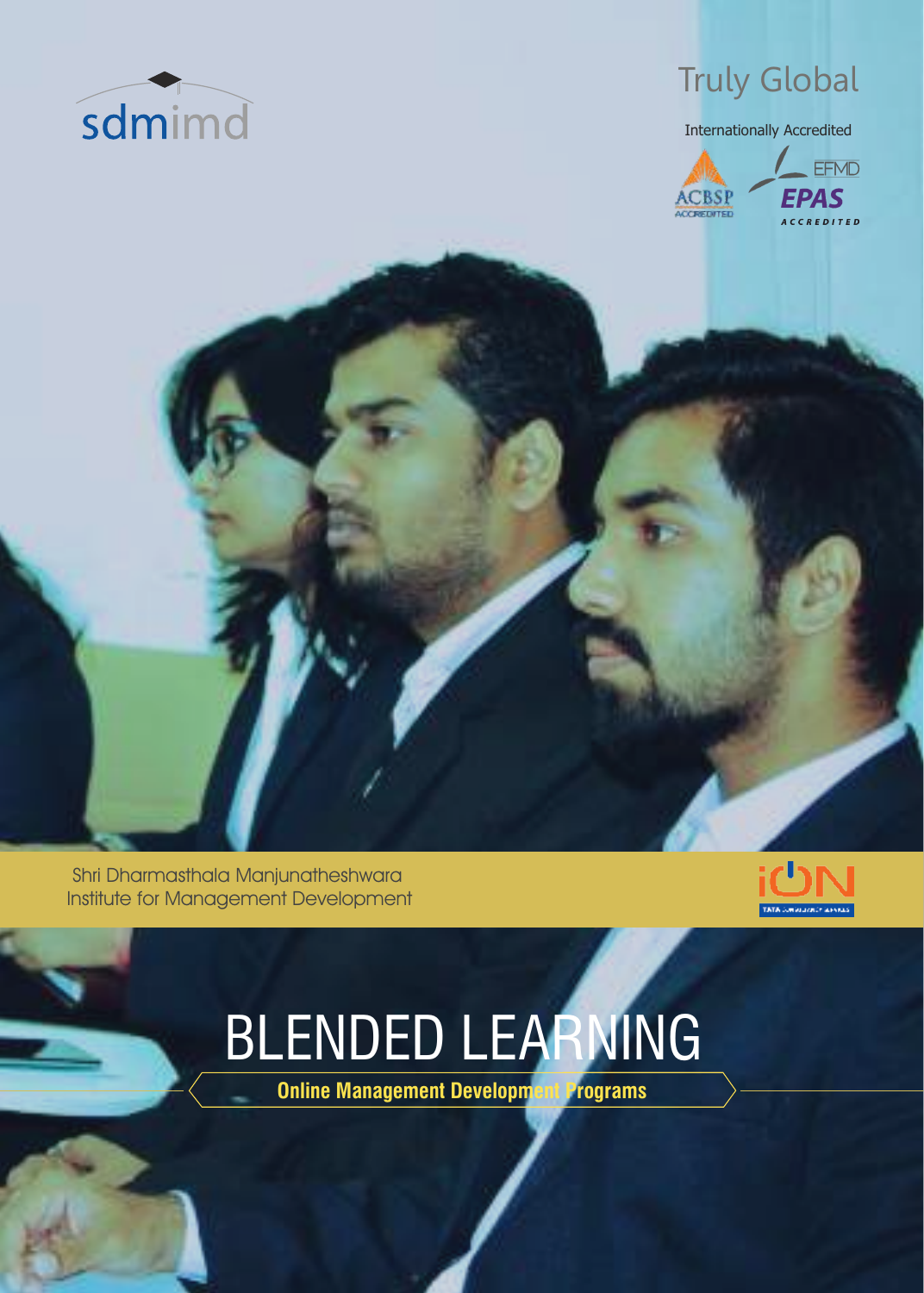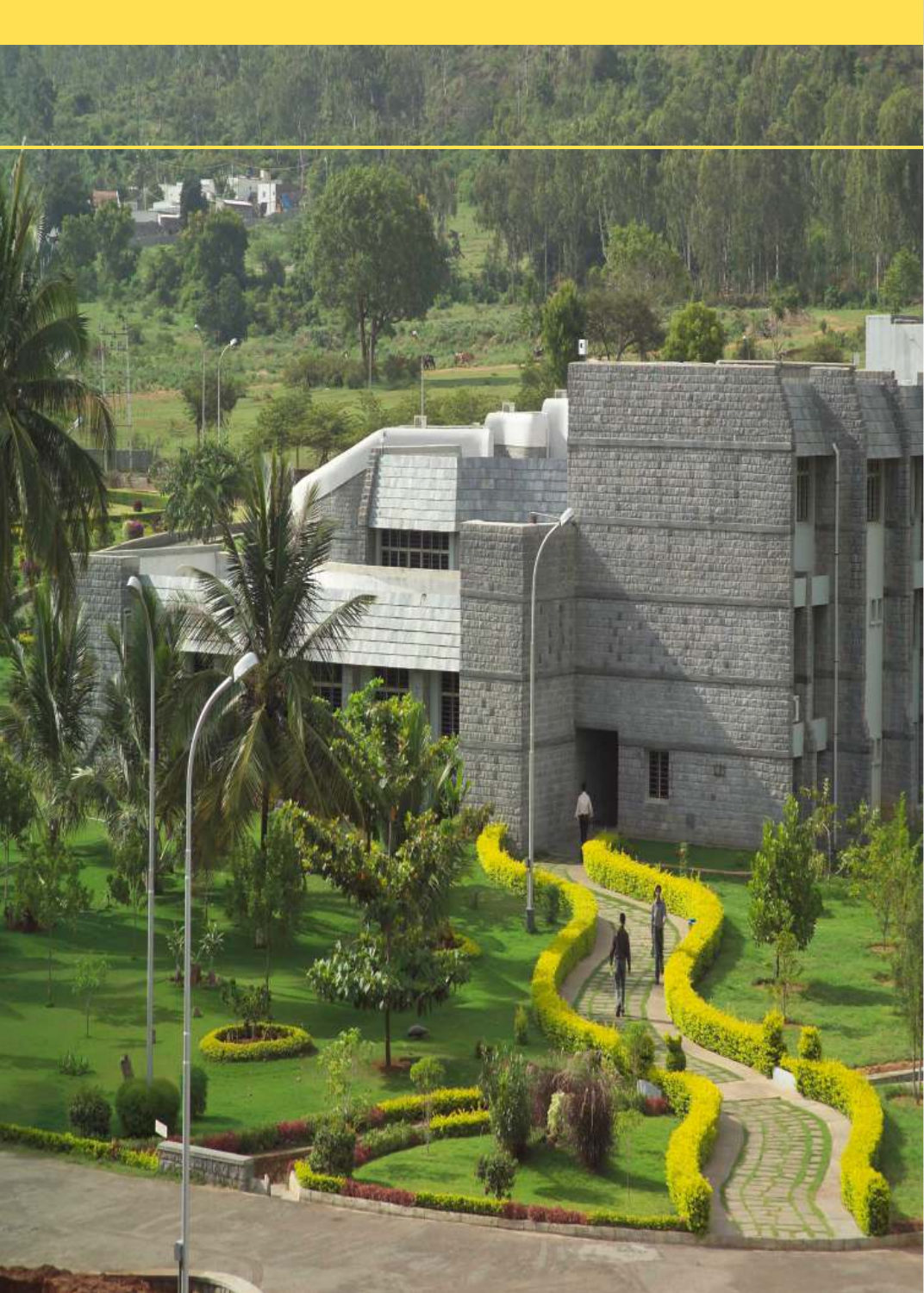## About the Institute

Shri Dharmasthala Manjunatheshwara Institute for Management Development (SDMIMD), a premier Bschool located in Mysore, was established in 1993 with the objective of providing quality management education based on a firm foundation of Indian values and ethics. SDMIMD is promoted by Shri Dharmasthala Manjunatheshwara Educational Trust, a nonprofit educational trust that runs over 40 recognized educational institutions in Karnataka, including Engineering, Medical, Dental, Ayurveda and Naturopathy colleges. Under the able leadership of our Chairman, Dr.D.Veerendra Heggade, the trust has played an active role in empowering people and bettering the lives of communities in Southern Karnataka.

SDMIMD is located in a picturesque campus at the foot of Chamundi Hills in the heritage city of Mysuru in Karnataka,140 kilometers from Bangalore. The campus is an amalgamation of modern infrastructure with classic architecture where the indoors and outdoors blend seamlessly. Green courtyards, tree lined avenues and the chirping of birds welcome every visitor to the verdant environs. The campus has won several architectural and landscape awards, and provides an atmosphere conducive for the germination of managerial intellect. The campus is enabled with contemporary learning and IT infrastructure. As a fully residential B-School, the campus provides a tranquil and invigorating environment for living - be it the fully furnished single occupancy hostel room, student managed mess, well equipped gym and wellness centre. SDMIMD, Mysuru is a 24 year old Institution ranked in top 40 B-schools in the country.

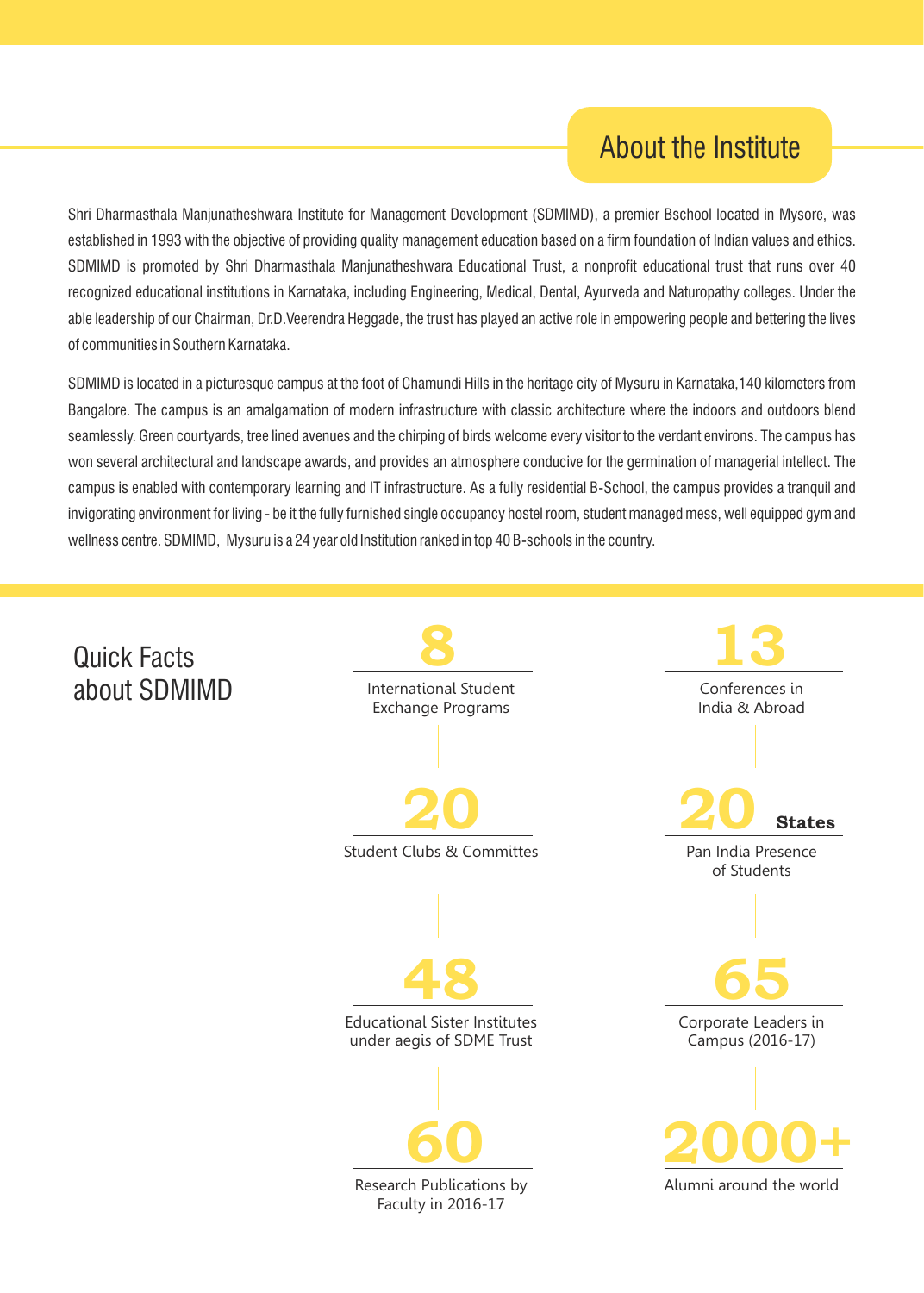## Governing Council **Advisory Board Advisory Board**

Dr. D. Veerendra Heggade Chairman, SDMIMD, Mysuru

Sri. D. Surendra Kumar Vice President SDM Educational Trust, Bangalore

Prof. S. Prabhakar **Secretary** SDM Educational Trust, Ujire

Mr. B. Muthuraman Former Vice Chairman Tata Steel, Mumbai

Sri. Bhaskar Bhat Managing Director Titan Industries Limited, Bangalore

Dr. Anant R Koppar Chairman & CEO KTwo Technology Solutions, Bangalore

Dr. K.R. Srinivas Murthy Former Director Indian Institute of Management, Bangalore (IIM-B)

Dr. Prasanna Chandra Professor (Retd.) Indian Institute of Management, Bangalore (IIM-B) Director, Center for Financial Management (CFM), Bangalore

Sri. R. Guru Managing Partner N.Ranga Rao & Sons, Mysore

Mr. K. Jairaj Former Additional Chief Secretary Government of Karnataka

Dr. Pradeep Rau Chairman, Department of Marketing The George Washington University School of Business Washington, DC

Dr. N. R. Parasuraman Director SDMIMD, Mysore

Sri. D. Surendra Kumar Vice President SDM Educational Trust

Prof. S. Prabhakar **Secretary** SDM Educational Trust, Ujire

Mr. Sid Mookerji Chief-Executive-Officer (CEO) Software Paradigms (I) Private Limited

Mr. K. Ganesan Vice president-HR Tata Consultancy Service (TCS), Chennai

Mr. K.R. Viju Parameshwar President & CEO Kluber Lubrication India Private Limited, Bangalore

Dr. Saji Gopinath Professor Indian Institute of Management Kozhikode (IIM-K)

Dr. K.R. Srinivas Murthy Former Director Indian Institute of Management Bangalore (IIM-B)

Mr. R. Venkatanarayanan President-HR IT-and Education, Rane Holdings Ltd.

Mr. Nishit Jain Special Advisor Global Network, EFMD, India

Dr. N.R. Parasuraman Director SDMIMD, Mysuru

Dr. H. Gayathri Deputy Director SDMIMD, Mysuru

Dr. R. Jagadeesh Dean-Academics SDMIMD, Mysuru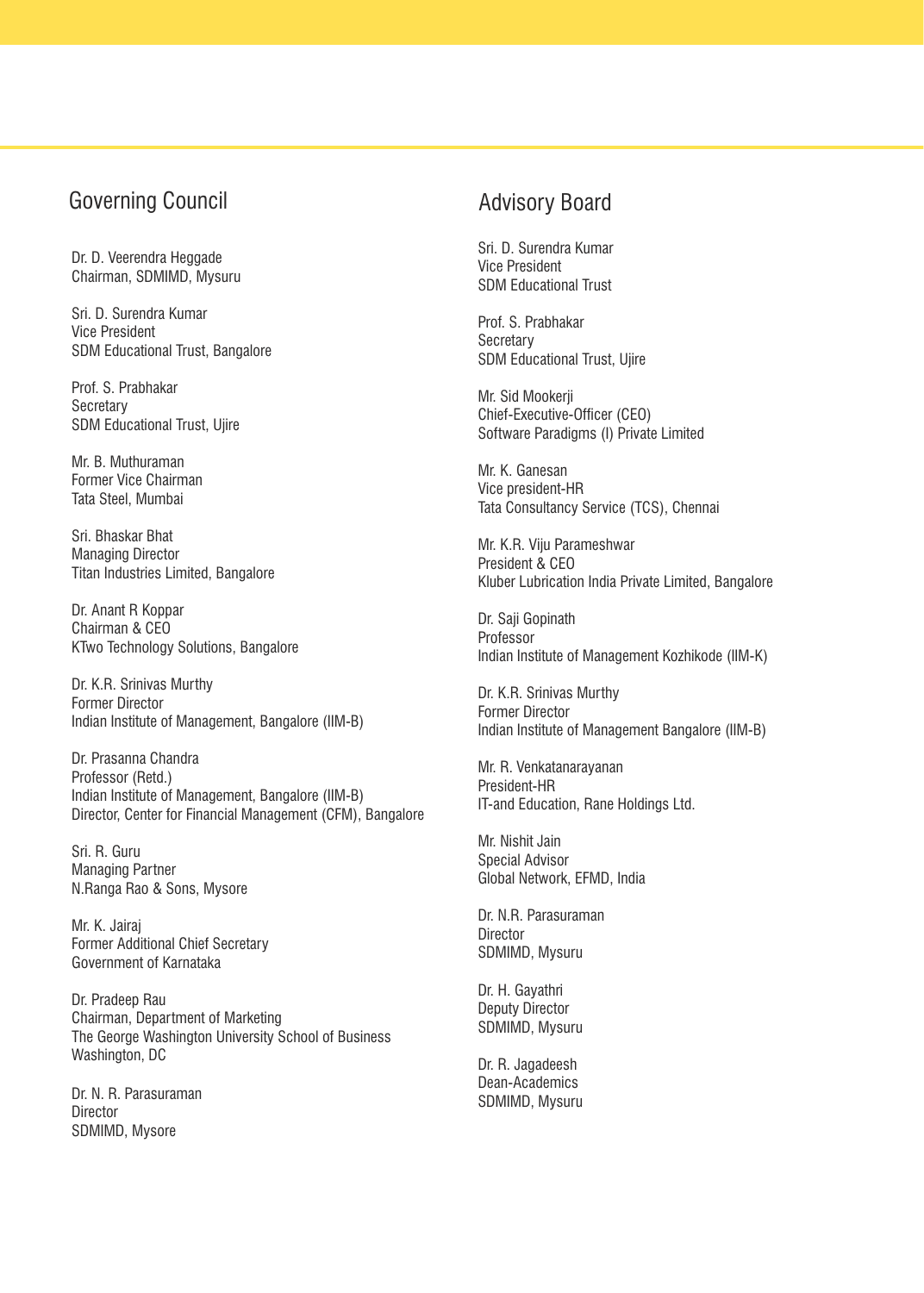## People

## **Faculty**

Dr. N.R. Parasuraman FCS, FCMA, DBF, Ph.D. Director & Professor - Finance

Dr. H. Gayathri MBA, Ph.D Deputy Director & Professor - Marketing

Dr. R. Jagadeesh ME, Ph. D Dean-Academics & Professor - Operations

Dr. Nilanjan Sengupta M.A., Ph.D. Professor - Human Resources

Dr. Mousumi Sengupta M.A. in HRM, GradIPD, Ph.D. Professor - Human Resources

Dr. M.R. Suresh PGDRM, Ph.D Professor - Marketing

Prasad S.N. ME, PGDM, MDBA Professor - Strategy and General Management

Malathi Sriram MCA, P.G. Diploma inSystem Analysis, M.Phil. Associate Professor - Systems

R Sugant MBA Associate Professor - Marketing

Dr. Neetu Ganapathy M.Sc., MDBA, Ph.D Associate Professor-Systems

Mohamed Minhaj MCA, M.Phil Associate Professor - Systems

Dr. Srilakshminarayana.G M.Sc., Ph.D. Assistant Professor - Quantitative Methods

Dr. M. Sriram M.Com, MBA, Ph.D. Assistant Professor - Finance Jayakrishnan S PGDM, PGCAM & PR, FPM Assistant Professor - Marketing

Dr. Venkatraja B MA, Ph.D Assistant Professor - Economics

L Gandhi M.A., M.B.A., M.Phil. Assistant Professor - OB/HRM

Kannadas S MBA, M.Phil Assistant Professor-Finance

C.V. Sridhar BE, MBA Assistant Professor - General Management

## Visiting Faculty

Somanatha Murthy - Operations, Technology Manager, RSA Securities Ltd

R. Balasubramaniam – CSR , Swami Vivekananda Youth Movement

Prasanna Chandra - Finance, Director, Centre for Financial Management

Julian Gaspar - Finance, Clinical Professor of Finance & Executive, Director, Center for International Business Studies Mays Business School, USA

T. Kanti Srikantaiah - Systems, University of Maryland Former Director Centre for Knowledge Management Dominican University, USA

Radhakrishnan Swaminathan - Integrated Marketing Communication Telfer School of Management | Ecole de gestion Telfer, University of Ottawa

Stephen Aro-Gordon- Financial Statement Analysis Professor – Finance, Baze University , Nigeria

Ravi Sankar R. - Financial Institutions & Markets, Consultant, Chennai

Rajesh Madhavan - Investment Analysis & Portfolio Management Consultant, Bangalore

N. Ravi Shankar, CEO, Aim High Consulting Ltd

Dr. Lee Schlenker, Professor of Business Information Systems & Vice Dean of the Groupe ESC Pau, France

Prof. Ashly Pinnington, Dean of Research, The British University in Dubai

Prof. Fabrice Gallia, Professor, Burgundy School of Business, France

Prof. Carlose Folle, Professor at IEEM, Univesity of Montevideo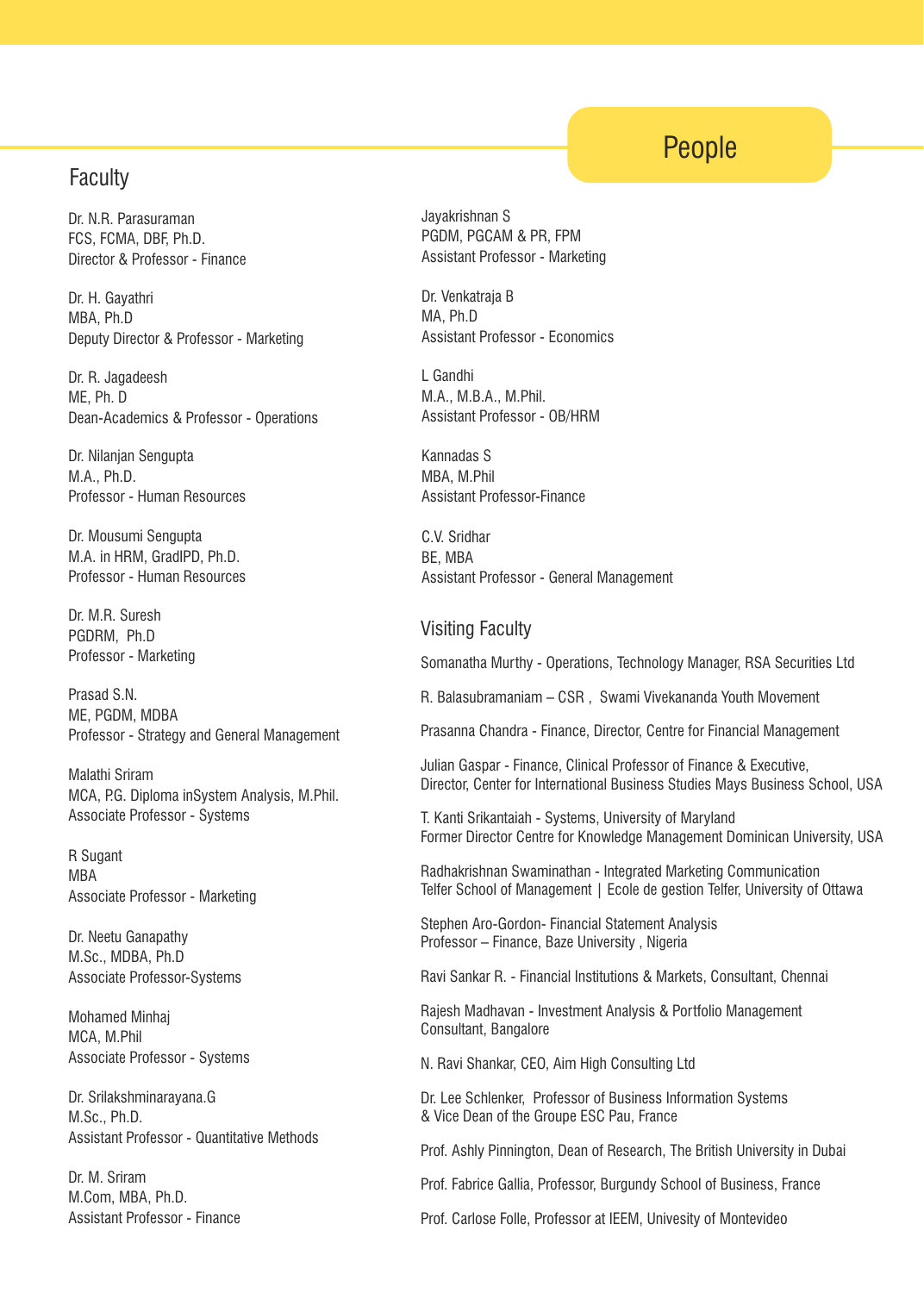## **Blended Learning Certification Program:**

## **Introduction**

Online and blended courses are the order of the day. Blended learning combines the online digital media with traditional classroom methods for teaching learning. There are many courses on the virtual platform of internet. Massive open online courses (MOOCs) have been offered by many Institutions and universities of repute on a number of platforms such as Coursera, Udemy, EdX, and FutureLearn

There is a growing need among senior and middle level corporate executives for online business management programs coupled with interactive sessions with faculty. While the need to update their skills and conceptual framework on managerial and leadership issues is well known, the constraint of time has prevented many corporate houses from giving the benefit of continuing education to their future leaders.

SDMIMD is not far behind in adopting this disruptive technology to its advantage staying with pack for the race to online learning and teaching. SDMIMD is among one among the first B-schools in India to partner with TCS iON on its Digital Learning platform. TCS iON is an IT-as-a-Service business model that delivers on-demand business capability; with an integrated suite of hardware, network and software solutions; along with business, technical, educational and consulting services. TCS iON is hosted on the cloud.

#### **Certification**

Cumulative modular courses will lead to the Program certification. The Blended Learning modular courses would be offered in the following areas of management:

- Finance for All
- **Essentials of Business Analytics**
- Operations Management
- **International Business**
- Strategic Management Leadership & Sustainable Development

Program Certification will be awarded under the aegis of SDMIMD as **Blended Learning Certificate Program in Management (BLCPM).**

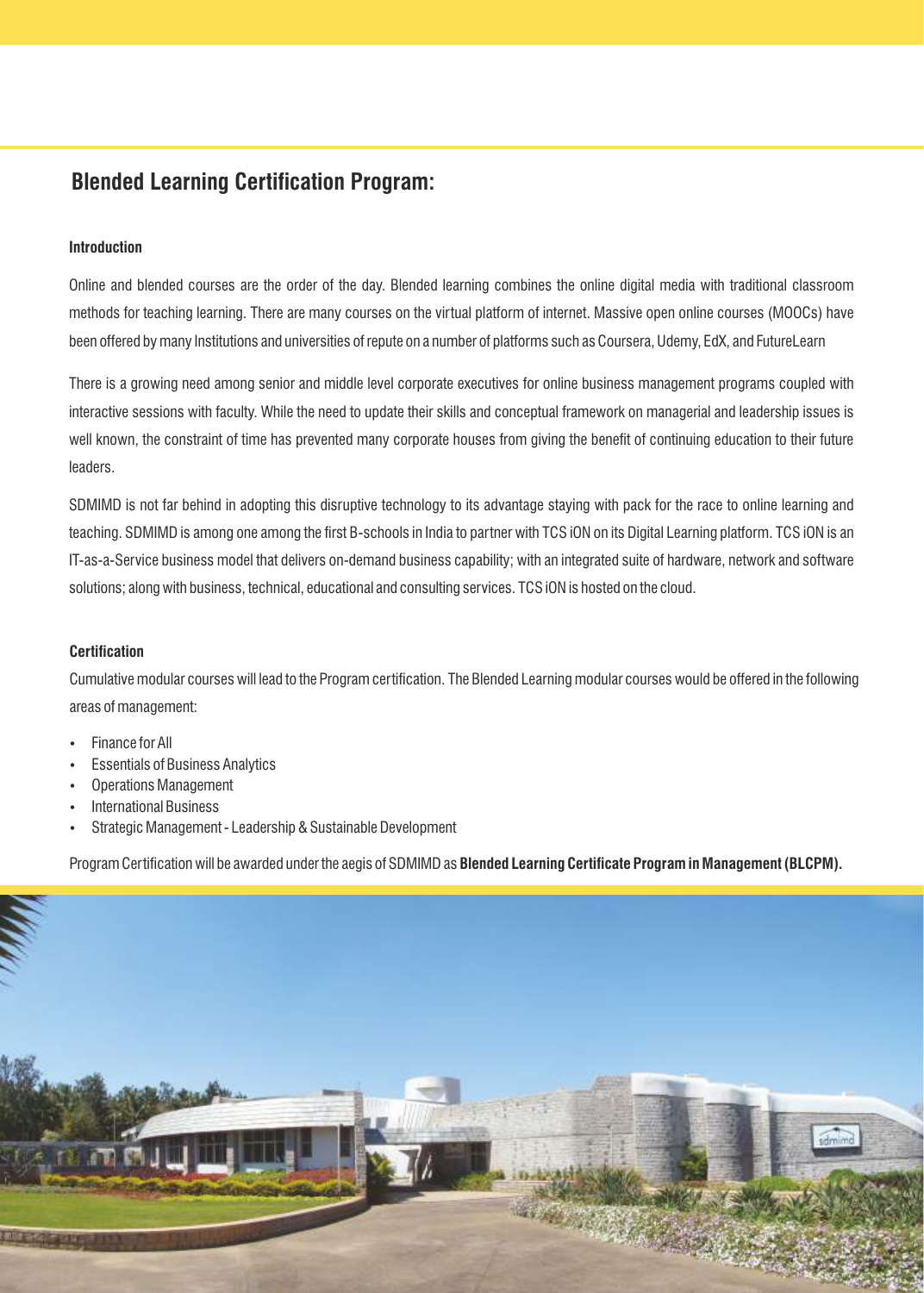#### **Duration:**

The duration of the Program offered is 3 months.

### **Pedagogy:**

The program will follow a blended learning approach and multiple modes of pedagogy. Lectures, concept, discussions and real-life examples will link the discussion of case studies or projects. The flow of the Program will be as follows -

- i. A 2-day pre-course residential workshop at SDMIMD.
- ii. Access to class videos for a period of 12 weeks with unlimited viewing. Individual passwords will be assigned to the participants.
- iii. A 2-day post-course residential workshop will be at SDMIMD.
- iv. BLCPM Certificate will be awarded based on the assessments in the form of assignments, projects and online quizzes.

#### **Schedule**

The Program is slated to be on offer from the month of October 2017. The exact time of start and finish is flexible based on the mutual convenience of the corporate house and SDMIMD. While a minimum of ten participants from a corporate house for a dedicated program is desirable, the number of participants is negotiable.

#### **Learning platform:**

- A virtual Learning Management System (LMS) platform provided by TCS iON
- Business cases from reputed Business Schools will be made available for program concept delivery. Wherever found necessary by the Faculty, additional course material will be made available.
- Text Books will provided to participant apart from supplementary reading materials by faculty.
- Discussion Forums for self-motivated managers and leaders.

## **Program Fee:**

Program Fees is payable in 2 installments.

- 1. For a group of participants from specific Corporates / Universities / Institutes. A consolidated fees of Rs. 6,00,000 per company with the following norms:
	- I. The above fees covers the course fee, and the stay arrangements of the pre-program workshop and post-program round-up for 15 participants from a company. If there are more participants, the fee and orientation details will be revised based on discussion.
	- ii. The fee includes the cost of the course material, text books and cases supplied as part of each course
- 2. For individuals who are looking to join the Program
	- i. Fees of Rs. 55,000 per participant.
	- ii. Will have password protected access to class videos for a period of 12 weeks.
	- iii. Will be awarded a BPCPM Certifcate after having successfully completed the program.